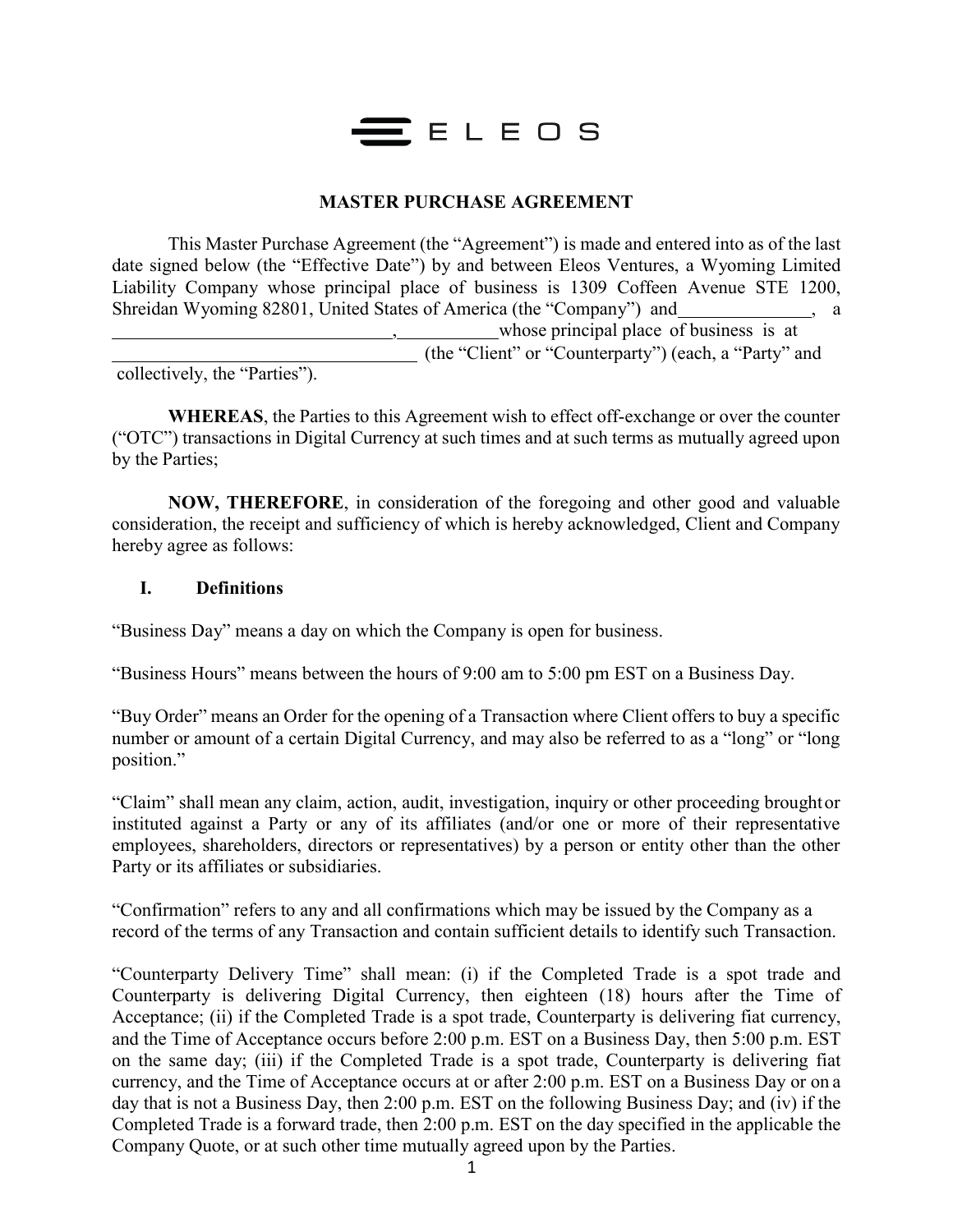"Counterparty Purchased Digital Currency" shall mean, with respect to a Transaction in which the Company is selling Digital Currency to Counterparty, the number of units of such Digital Currency to be sold.

"Counterparty Purchase Price" shall mean, with respect to a transaction in which the Company is selling Digital Currency to Counterparty, the price to be paid by Counterparty to the Company for the relevant Counterparty Purchased Digital Currency, which purchase price may be denominated in a fiat currency or another Digital Currency.

"Digital Currency" means bitcoin (BTC), USDC, PAX, or any digital currency upon which the Parties agree.

"Digital Currency Address" means an identifier of 26-34 alphanumeric characters that represents a digital identity or destination for a transfer of Digital Currency.

"Digital Currency Network" shall mean the peer-to-peer computer network that governs the transfer of the applicable Digital Currency..

"EST" shall mean Eastern Standard Time.

"Fill-or-kill Order" means an Order sent by Client to the Company without the Company having first provided a Quotation which is only capable of acceptance by the Company in full and at a price no worse than specified in Client's Order.

"Company Purchased Digital Currency" shall mean, with respect to a Transaction in which the Company is purchasing Digital Currency from Counterparty, the number of units of such Digital Currency to be purchased.

"Company Purchase Price" shall mean, with respect to a Transaction in which the Company is purchasing Digital Currency from Counterparty, the price to be paid by the Company to Counterparty for the relevant the Company Purchased Digital Currency, which purchase price may be denominated in a fiat currency or another Digital Currency.

"Cryptocurrency Network" shall mean the peer-to-peer computer network that governs the transfer of the applicable cryptocurrency.

("FATF"), of which the United States is a member and with which designation the United States representative to the group or organization continues to concur. See [http://www.fatf-gafi.org f](http://www.fatf-gafi.org/)or FATF's list of non-cooperative countries and territories.

"Foreign Bank" shall mean an organization that (i) is organized under the laws of a foreign country, (ii) engages in the business of banking, (iii) is recognized as a bank by the bank supervisory or monetary authority of the country of its organization or principal banking operations, (iv) receives deposits to a substantial extent in the regular course of its business, and (v) has the power to accept demand deposits, but does not include the U.S. branches or agencies of a foreign bank.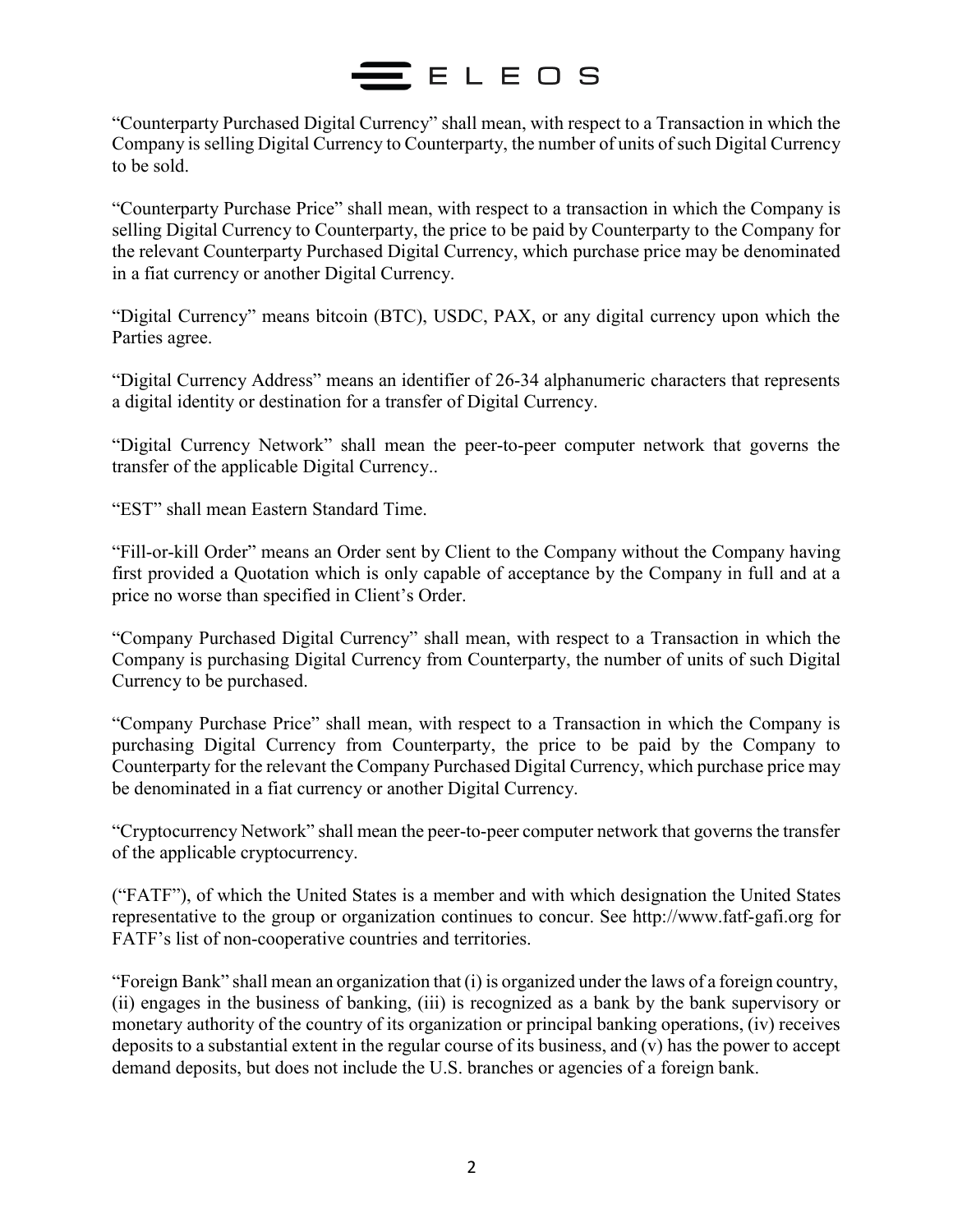"Foreign Shell Bank" shall mean a Foreign Bank without a Physical Presence in any country, but does not include a regulated affiliate.

"Fork" shall mean a change to the protocol of a cryptocurrency wherein a permanent divergence in the blockchain results in two or more versions of a single cryptocurrency. By way of example, on August 1, 2017, a fork of Bitcoin occurred which resulted in two separate blockchains (Bitcoin and Bitcoin Cash), each supporting a distinct, tradeable cryptocurrency.

"Loss" shall mean any claim, cost, loss, damage, judgment, penalty, interest, and/or expense (including reasonable attorneys' fees) arising out of any Claim.

"OFAC" shall mean the United States Office of Foreign Assets Control. The lists of OFAC prohibited countries, territories, persons and entities can be found on the OFAC website at http:// [www.treas.gov/offices/enforcement/ofac/.](http://www.treas.gov/offices/enforcement/ofac/)

"OTC Platform" means the Company's OTC trading platform as it exists and may exist during the term of this Agreement.

"OTC Services" means the services provided by the Company as contemplated by this Agreement.

"Order" means your request to enter into a Transaction with the Company based on a Quotation provided by the Company.

"Non-Cooperative Jurisdiction" shall mean any country or territory that has been designated as non-cooperative with international anti-money laundering principles or procedures by an intergovernmental group or organization, such as the Financial Action Task Force on Money Laundering.

"Person" shall mean any individual, corporation, partnership, association, limited liability company, trust, estate or other entity, either individually or collectively.

"Physical Presence" shall mean a place of business that is maintained by a Foreign Bank and is located at a fixed address, other than solely a post office box or an electronic address, in a country in which the Foreign Bank is authorized to conduct banking activities, at which location the Foreign Bank (i) employs one or more individuals on a full-time basis, (ii) maintains operating records related to its banking activities, and (iii) is subject to inspection by the banking authority that licensed the Foreign Bank to conduct banking activities.

"Quotation" means, in respect of a potential Transaction, an indicative quotation from the Company to Client as to the price at which the Company may, but shall not be obliged, to enter into such Transaction with Client.

"Request for Quote" refers to when Client requests a price quote for a particular trade.

"Sell Order" means an Order for the opening of a Transaction where Client offers to sell a specific number or amount of a certain Digital Currency.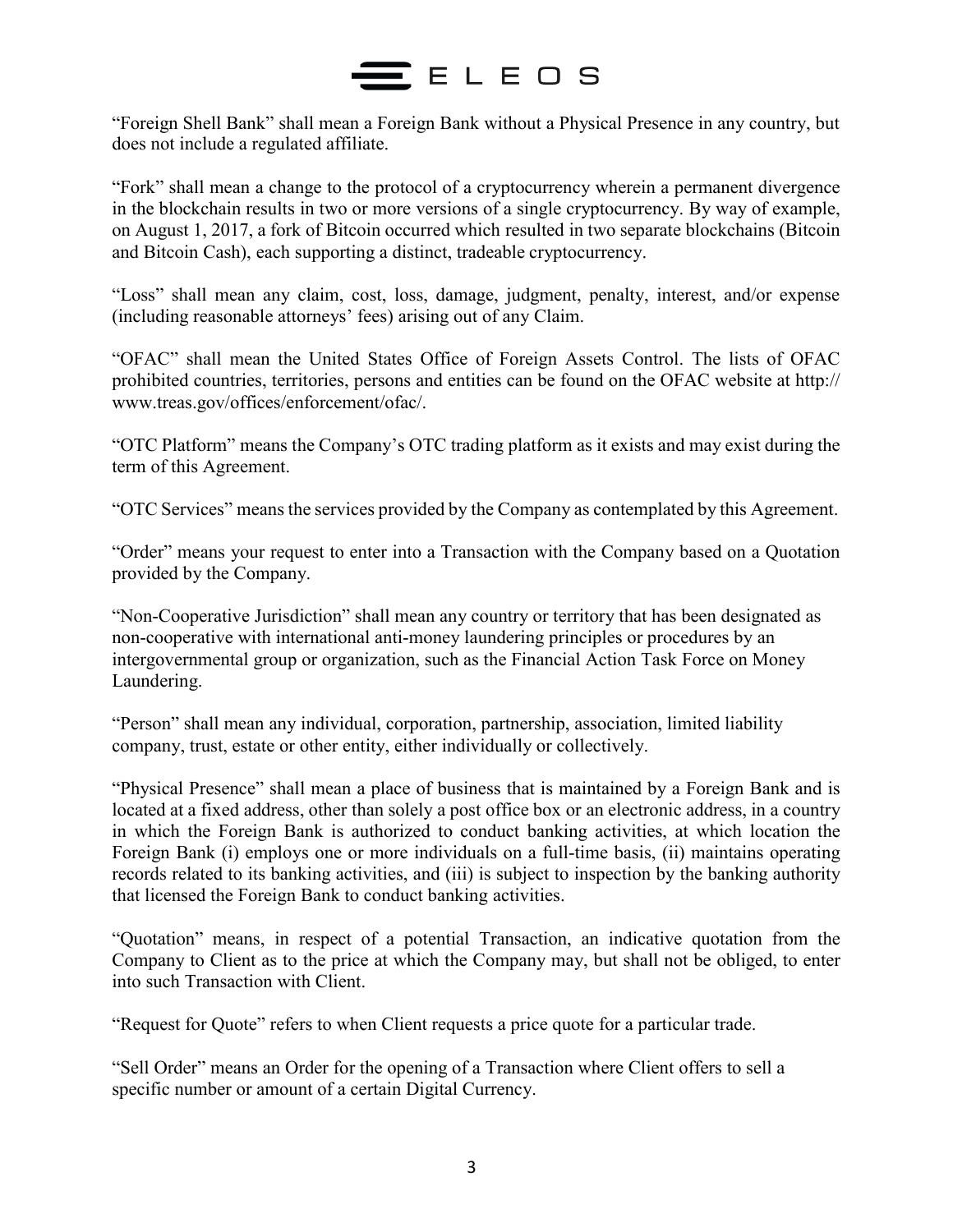"Settlement Date" shall mean, with respect to a Completed Trade, the date upon which the Transaction settles, which will be the same day that the Company delivers to Counterparty the Counterparty Purchased Digital Currency or the Company Purchase Price, as applicable, pursuant to the provisions in Section IV below.

"Trade Date" means, in respect of a Transaction, the date on which the Company acceptsClient's Order in respect of such Transaction;

"Transaction" means any transaction concluded by Client with the Company, whether orally or otherwise, pursuant to the terms of this Agreement as may be subsequently confirmed by the Company.

## **II. Trade Terms**

(a) Trade Requests

During the term of this Agreement and at such times as mutually agreed by the Parties, the Parties may effect transactions in Digital Currency according to the following procedures:

(i) Counterparty may submit to the Company, via electronic and/or telephonic communication, a request to purchase or sell a specified Digital Currency (a "Trade Request" or "RFQ") on either a spot or forward basis;

(ii) Upon receipt of a Trade Request, the Company may provide to Counterparty, via electronic and/or telephonic communication, a price (which may be denominated in a fiat currency or another Digital Currency) at which it is willing to sell or purchase (as thecase may be) a specified quantity of such Digital Currency (a "Quotation" or "Quote");

(iii) Counterparty must accept a Quote by electronic and/or telephonic communication within ten (10) seconds of the time the electronic communication is sent or the time of the telephonic communication (the "Acceptance Window"); provided, however, that the Company may withdraw a Quote by electronic or telephonic communication at any time prior to acceptance;

(iv) If Counterparty accepts the Quote within the Acceptance Window, a binding transaction will be deemed to have been executed at the time of acceptance (the "Time of Acceptance"), on the terms set forth in the Quote (a "Completed Trade");

(v) If the Quote is not accepted within the Acceptance Window, the Quote shall be deemed to be rejected and expired and no Transaction may be effected in accordance with such Quote;

(vi) Following the execution of a Completed Trade, the Company shall send to Counterparty a summary of the terms of the Completed Trade (a "Confirmation") including the following information: (i) the type of Digital Currency to be purchased or sold; (ii)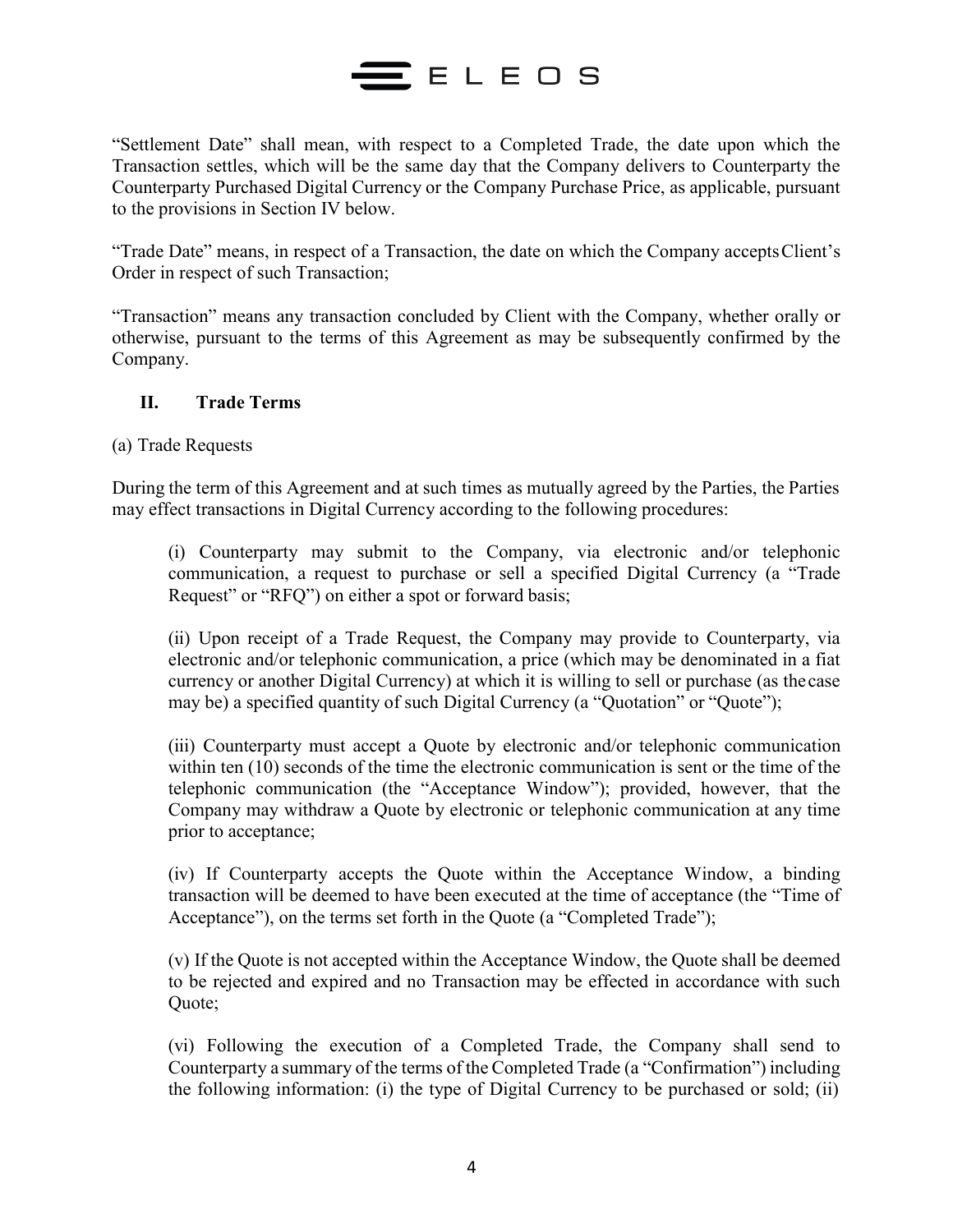

whether the Company is selling or purchasing the relevant Digital Currency; (iii) the Counterparty Delivery Time, if the Completed Trade is a forward trade; (iv) where the Company is selling the relevant Digital Currency, the Counterparty Purchased Digital Currency and the Counterparty Purchase Price; and (v) where the Company is purchasing the relevant Digital Currency, the Company Purchased Digital Currency and the Company Purchase Price. The Parties acknowledge and agree that the failure of the Company to send such summary shall not affect the validity of a Completed Trade; and

(vii) If the Company determines that a Quote contained an obvious error with respect to the price or amount of Digital Currency set forth therein, then the Company shall have the right to cancel the Completed Trade based upon such Quote by delivering notice to Counterparty within ten (10) minutes after Counterparty's acceptance of such Quote in accordance with this Section.

(b) Term

This Agreement shall remain in effect until terminated in writing by either Party. In the event of any termination of this Agreement, all outstanding Transactions will remain in effect and the terms of this Agreement will continue to govern and apply with respect to such Transactions.

(c) Taxes.

The purchase price for any transaction contemplated by this Agreement shall be exclusive of any sales, VAT or other taxes. Each Party to this Agreement shall be responsible for reporting and/or paying any applicable taxes or other fees for which it may be responsible.

(d) Authorized Traders

No person other than the signatory to this Agreement shall have the ability to place orders with the Company on behalf of the Counterparty except such individuals as may be designated as Authorized Traders, specifically identified to this Agreement in Exhibit "A"hereto. Counterparty agrees and represents that any Authorized Traders so identified have complete authority to enter into transactions on the Counterparty's behalf, and that the actions of any Authorized Trader have the same force and effect as those of the signatory to this Agreement. Counterparty agrees that the Company is authorized to follow and can rely on statements and actions performed by Authorized Traders as if instructed directly by Counterparty. Exhibit A may be updated from time to time upon the mutual written consent of the parties.

(e) Forks

Unless specifically agreed to by the Parties to this Agreement in writing, in advance, no transaction contemplated by this Agreement shall be deemed to include any cryptocurrency created by a fork of the cryptocurrency that is the subject of the transaction.

### **III. Representations and Warranties**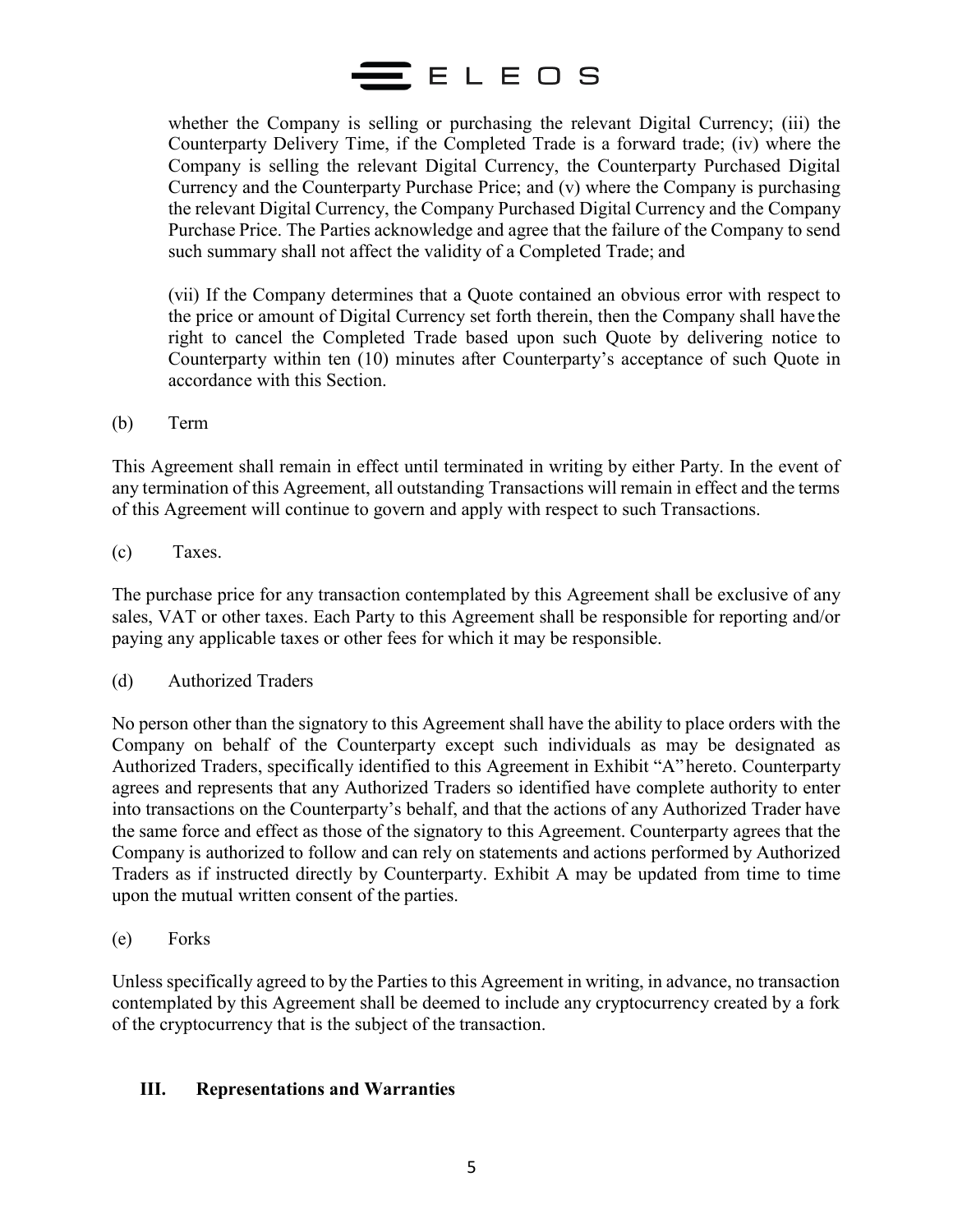(a) Company Representations and Warranties.

The Company represents and warrants to Counterparty, as of the date hereof and on each Settlement Date:

- i. The Company is a Limited Liability Company duly organized, validly existing and in good standing under the laws of the State of Wyoming, United States. The Company has all necessary legal power and authority to enter into this Agreement, to carry out its obligations hereunder and to consummate the transactions contemplated hereby. The execution and delivery by the Company of this Agreement, the performance by the Company of its obligations hereunder and the consummation by the Company of the transactions contemplated hereby have been duly authorized.
- ii. Having been duly executed and delivered by the Company (assuming due authorization, execution and delivery by Counterparty) this Agreement constitutes a valid and legally binding obligation of the Company, enforceable against the Company in accordance with its terms.
- iii. Neither the execution and delivery of this Agreement, nor the consummation of the transactions contemplated hereby, violate any statute, regulation, rule, judgment, order, decree, ruling, charge or other restriction of any government, governmental agency, or court to which the Company is subject, or conflict with, violate or constitute a default under any agreement, debt or other instrument to which the Company is a party.
- iv. Neither the Company, nor any Person who controls the Company or any Person for whom The Company is acting as an agent or nominee, as applicable: (1) bears a name that appears on the List of Specially Designated Nationals and Blocked Persons maintained by OFAC from time to time; (2) is a Foreign Shell Bank; or (3) resides in or whose subscription funds are transferred from or through an account in a Non-Cooperative Jurisdiction.
- v. With respect to any Counterparty Purchased Cryptocurrency that the Company sells, transfers and delivers to Counterparty under any Transaction, the Company is the lawful owner of such Counterparty Purchased Cryptocurrency with good and marketable title thereto, and has the absolute right to sell, assign, convey, transfer and deliver the same to Counterparty. Such Counterparty Purchased Cryptocurrency is free and clear of any and all security interests, liens, pledges, claims (pending or threatened), charges, escrows, encumbrances or similar rights.
- vi. The Company is the lawful owner of each cryptocurrency wallet that it uses and has good title thereto. Every such wallet is owned and operated solely for the benefit of the Company, and no Person or entity, other than the Company, has any right, title or interest therein or thereto.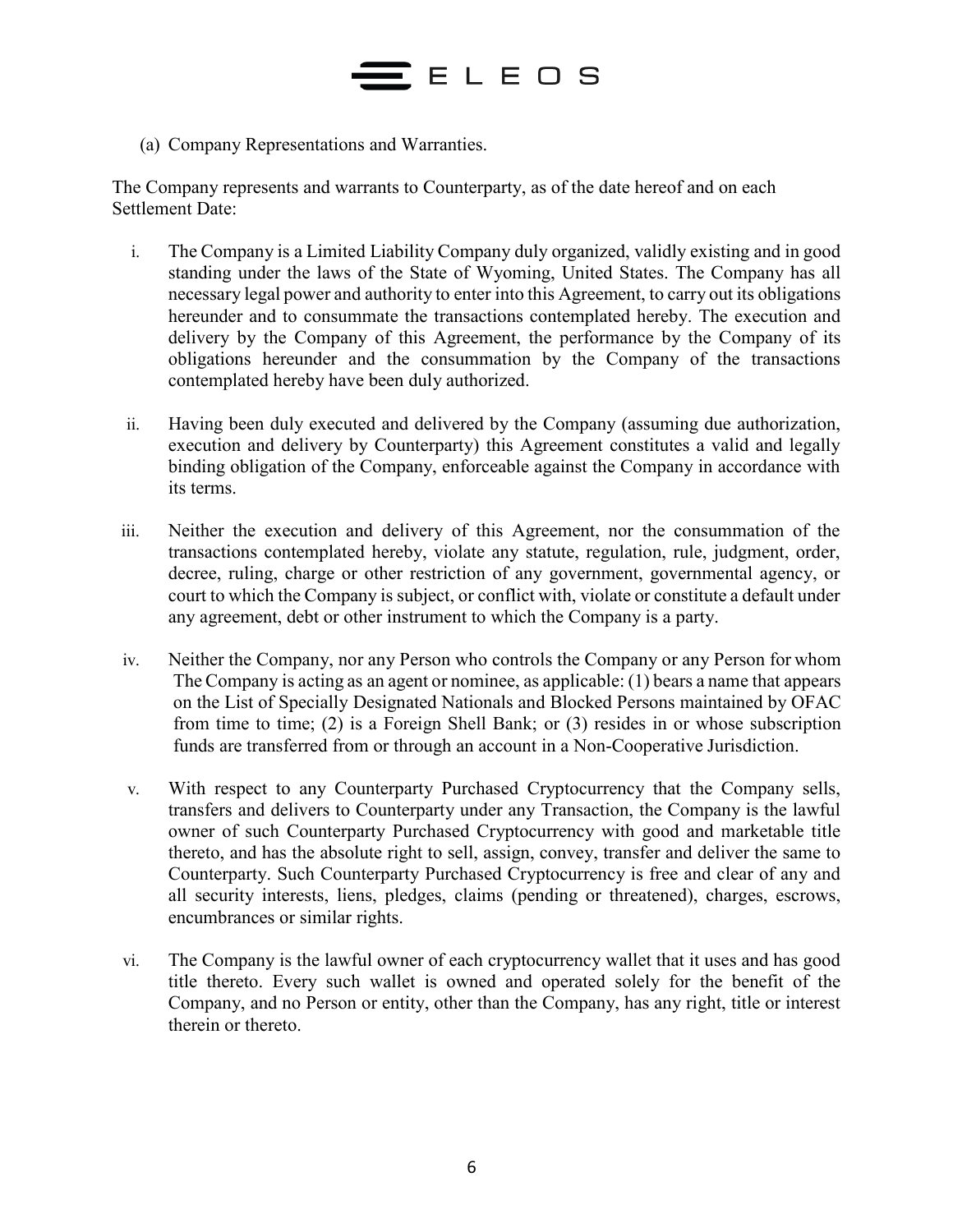## ELEOS

- vii. The Company is not presently in, nor is it contemplating initiating, any bankruptcy, reorganization or other proceeding that could prejudice the finality of its Transaction(s) with Counterparty.
	- (b) Counterparty Representations and Warranties.

Counterparty represents and warrants to the Company, as of the date hereof and on each Settlement Date:

- i. Counterparty is a duly organized, validly existing and in good standing under the laws of  $\overline{\phantom{a}}$  . Counterparty has all necessary legal power and authority to enter into this Agreement, to carry out its obligations hereunder and to consummate the transactions contemplated hereby. The execution and delivery by Counterparty of this Agreement, the performance by Counterparty of its obligations hereunder and the consummation by Counterparty of the transactions contemplated hereby have been duly authorized.
- ii. Having been duly executed and delivered by Counterparty (assuming due authorization, execution and delivery by the Company) this Agreement constitutes a valid and legally binding obligation of Counterparty, enforceable against Counterparty in accordance with its terms.
- iii. Neither the execution and delivery of this Agreement, nor the consummation of the transactions contemplated hereby, violate any statute, regulation, rule, judgment, order, decree, ruling, charge or other restriction of any government, governmental agency, or court to which Counterparty is subject, or conflict with, violate or constitute a default under any agreement, debt or other instrument to which Counterparty is a party.
- iv. Neither Counterparty, nor any Person who controls Counterparty, or any Person for whom Counterparty is acting as an agent or nominee, as applicable: (1) bears a name that appears on the List of Specially Designated Nationals and Blocked Persons maintained by OFAC from time to time; (2) is a Foreign Shell Bank; or (3) resides in or whose subscription funds are transferred from or through an account in a Non-Cooperative Jurisdiction.
- v. With respect to any Company Purchased Cryptocurrency that Counterparty sells,transfers and delivers to the Company under any Transaction, Counterparty is the lawful owner of such Company Purchased Cryptocurrency with good and marketable title thereto, and has the absolute right to sell, assign, convey, transfer and deliver the same to the Company. Such Company Purchased Cryptocurrency is free and clear of any and all security interests, liens, pledges, claims (pending or threatened), charges, escrows, encumbrances or similar rights.
- vi. Counterparty is the lawful owner of each cryptocurrency wallet that it uses and has good title thereto. Every such wallet is owned and operated solely for the benefit of the Counterparty, and no Person or entity, other than the Counterparty, has any right, title or interest therein or thereto.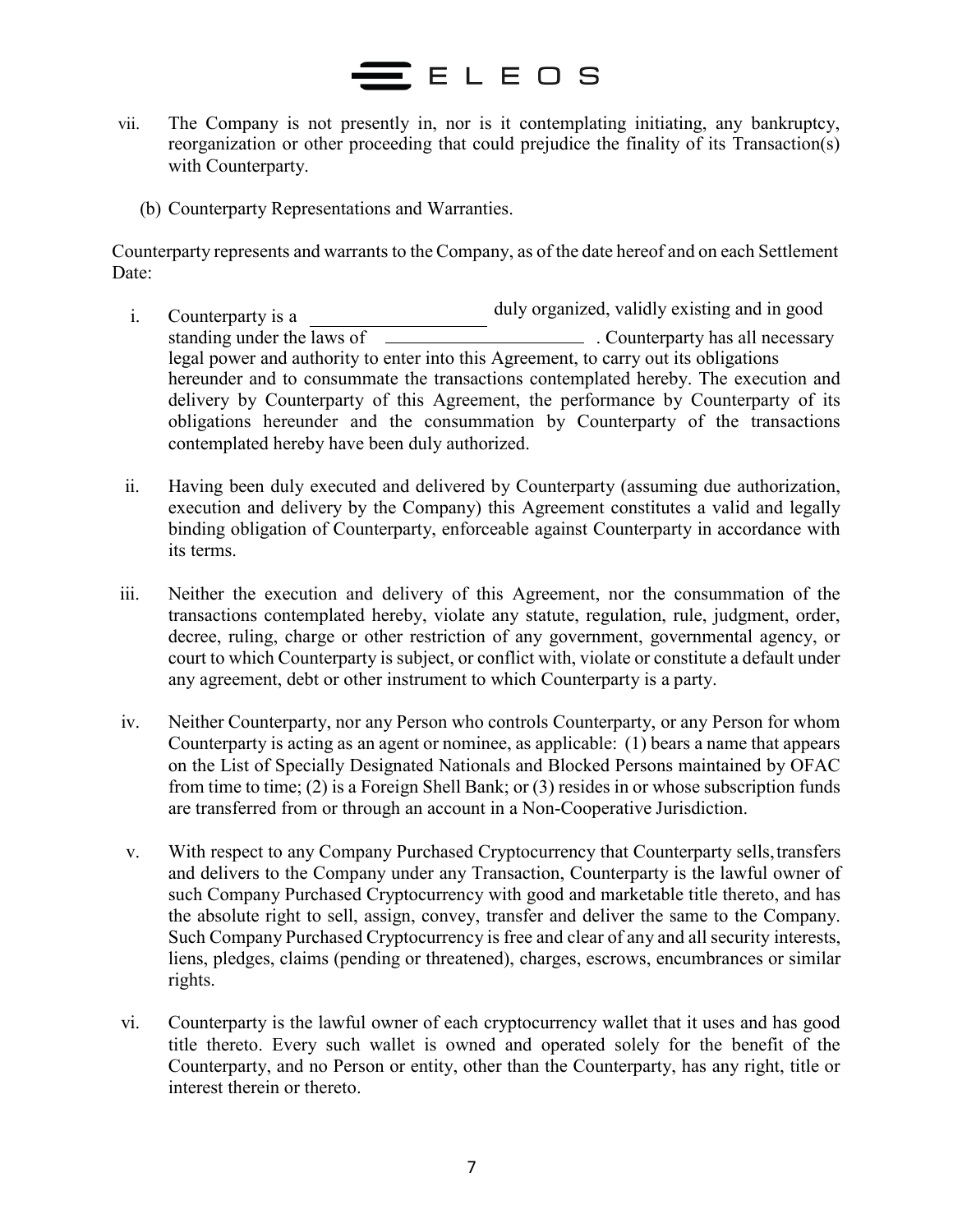# $E$ ELEOS

- vii. Counterparty is not presently in, nor is it contemplating initiating, any bankruptcy, reorganization or other proceeding that could prejudice the finality of its Transaction(s) with the Company.
- viii. Counterparty agrees, understands and acknowledges that (i) the Company engages in the bilateral purchase and sale of cryptocurrencies, including any such transaction contemplated by this Agreement, solely on a proprietary basis for investment purposesfor its own account and with its own capital; (ii) if the Company transacts with Counterparty it does so solely on a bilateral basis; (iii) the Company does not and will not provide any fiduciary, advisory, exchange or other similar services to Counterparty, any person related to or affiliated with Counterparty, or any transaction subject to this Agreement; and (iv) even if the Company executes this Agreement or consummates any Transaction with Counterparty, the Company makes no promises that it will execute on or accept any future offer it receives from Counterparty.
	- ix. Counterparty agrees, represents and warrants that (i) Counterparty understands the risks related to digital asset transactions and is solely responsible for any decision to enter into a transaction subject to this Agreement, including the evaluation of any and all risks related to any such transaction, whether financial, accounting, tax, legal or otherwise; (ii) in entering into any such transaction, Counterparty has not relied on any statement or other representation of the Company other than as expressly set forth herein; (iii) there is no pending or, to its knowledge, threatened action, suit or proceeding at law or in equity against Counterparty. There is similarly no action before any court, tribunal, governmental body, agency or official or arbitrator that is likely to affect the legality, validity or enforceability of this Agreement, or affect Counterparty's ability to perform its obligations under the same; and (iv) all applicable information that Counterparty furnished to the Company in connection with this Agreement or any Transaction is, as of the date the information is or was provided, true, accurate and complete in every material respect.
		- (c) Disclaimer

EXCEPT AS EXPRESSLY SET FORTH HEREIN, THE COMPANY MAKES NO REPRESENTATIONS OR WARRANTIES OF ANY KIND, AND FURTHER EXPRESSLY DISCLAIMS ANY AND ALL REPRESENTATIONS, WARRANTIES, OR REMEDIES OF ANY KIND, WHETHER EXPRESS, IMPLIED, OR STATUTORY, RELATED TO THIS AGREEMENT, ANY TRANSACTION CONTEMPLATED THEREBY, AND/OR ANY CRYPTOCURRENCY. THE COMPANY DISCLAIMS, WITHOUT LIMITATION, ANY IMPLIED WARRANTIES OF MERCHANTABILITY, FITNESS FOR A PARTICULAR PURPOSE, TITLE, OR NONINFRINGEMENT, AND/OR ANY WARRANTIES ARISING FROM COURSE OF DEALING, COURSE OF PERFORMANCE, OR USAGE OF TRADE. WITHOUT LIMITING THE FOREGOING, ALL CRYPTOCURRENCIES ARE PROVIDED TO COUNTERPARTY ON AN "AS IS", "WHERE IS", AND "AS AVAILABLE" BASIS. THE COMPANY PROVIDES NO WARRANTY THAT THE DIGITAL ASSETS OR ASSOCIATED SOFTWARE OR PROTOCOLS WILL OPERATE AS INTENDED, BE FREE OF ERRORS OR DEFECTS, BE FREE OF VIRUSES, OR BE SECURE FROM "HACKS" OR OTHER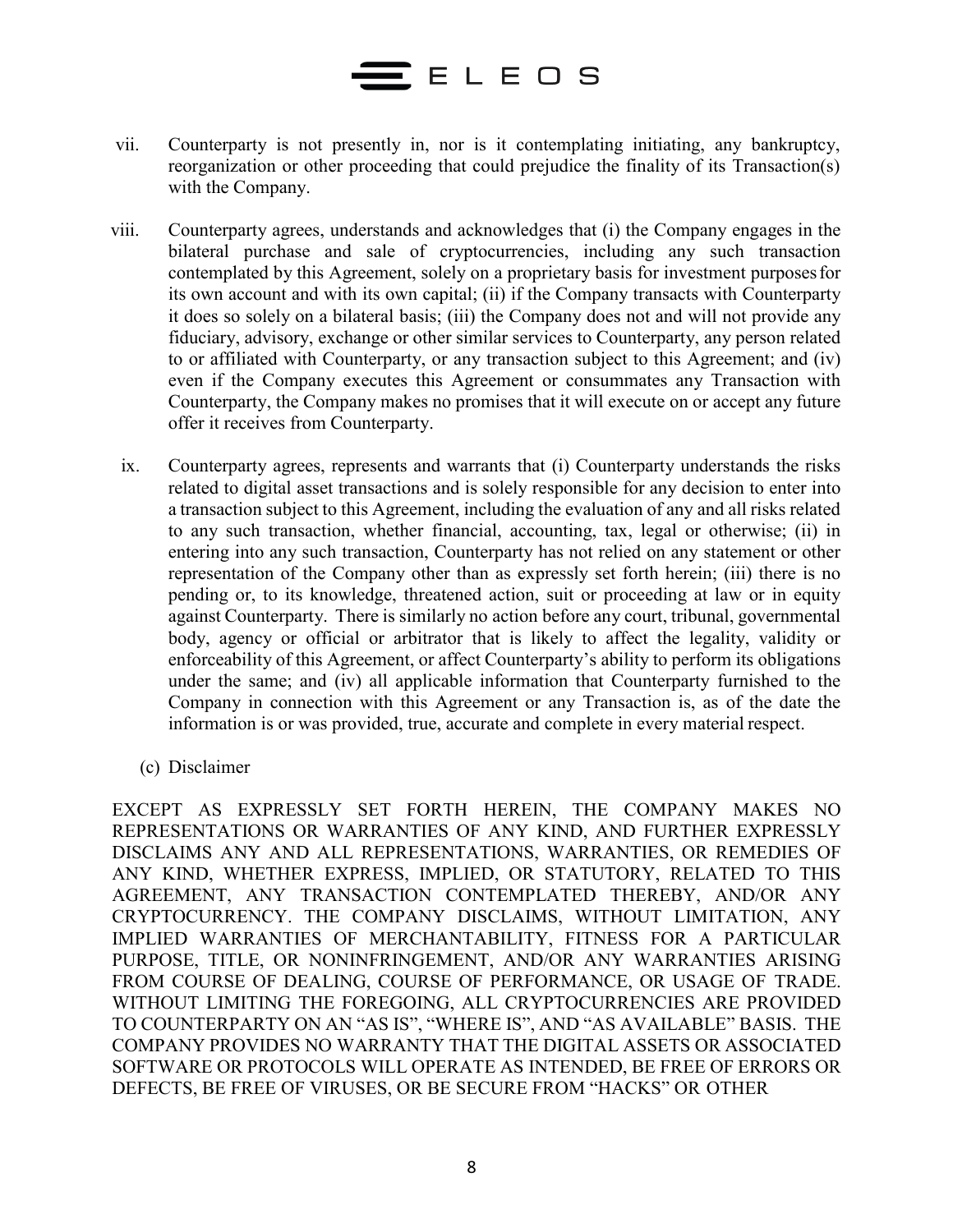ATTEMPTS TO COMPROMISE THEIR SECURITY OR INTEGRITY OF THE SAME, OR THAT ANY DATA OR INFORMATION RELATED TO ANY CRYPTOCURRENCY OR TRANSMISSION OF ANY CRYPTOCURRENCY WILL BE SECURE AGAINST LOSS, CORRUPTION, OR THEFT DURING TRANSMISSION OVER THE INTERNET OR OTHERWISE.

### **IV. Indemnification**

(a) Mutual Indemnity

Each Party (the "Indemnifying Party", as appropriate) shall defend, indemnify, and hold the other Party and its affiliates, employees, shareholders, directors, and representatives (each an "Indemnified Party") harmless from and against any Claim or Loss to the extent such Claim or Loss is based on (I) the breach of any representation, warranty or covenant of this Agreement by the Indemnifying Party, or (II) an intentional, reckless or grossly negligent act or omission of the Indemnifying Party's employees, contractors, or agents.

(b) Indemnification Procedure

In connection with any Claim or Loss described this Section, the Indemnified Party shall: (i) give the Indemnifying Party prompt notice of any Claim or Loss (ii) cooperate reasonably with Indemnifying Party (at Indemnifying Party's expense) in connection with the defense and settlement of the Claim or Loss, and (iii) permit the Indemnifying Party to control the defense and settlement of the Claim or Loss. The Indemnifying Party shall not, however, enter into any settlement or compromise of any Claim or Loss without the Indemnified Party's prior written consent if such settlement or compromise arises from or is part of any criminal action, suit or proceeding or contains a stipulation to or admission or acknowledgement of, any liability or wrongdoing (whether in contract, tort or otherwise) on the part of Indemnified Party, or which otherwise requires Indemnified Party to take or refrain from taking any material action (such as the payment of fees). The Indemnified Party (at its cost) may participate in the defense or settlement of the Claim or Loss with counsel of its own choosing.

## **V. Force Majeure, Limitation of Remedies, Liability and Damages**

(a) Force Majeure

The Company not be liable to Counterparty for any failure or delay in the performance of any of its obligations under any Agreement or Transaction if such failure or delay results from causes beyond the Company's reasonable control, including, but not limited to, communications failures, issues or failures of any third-party software, services, or hardware, terrorist acts, pandemics and any associated government actions, market interruptions, war, riots, strikes, acts of God, or other government action or inaction.

(b) Limitation of Remedies, Liability and Damages.

## TO THE FULLEST EXTENT PERMITTED BY APPLICABLE LAW, IN NO EVENT WILL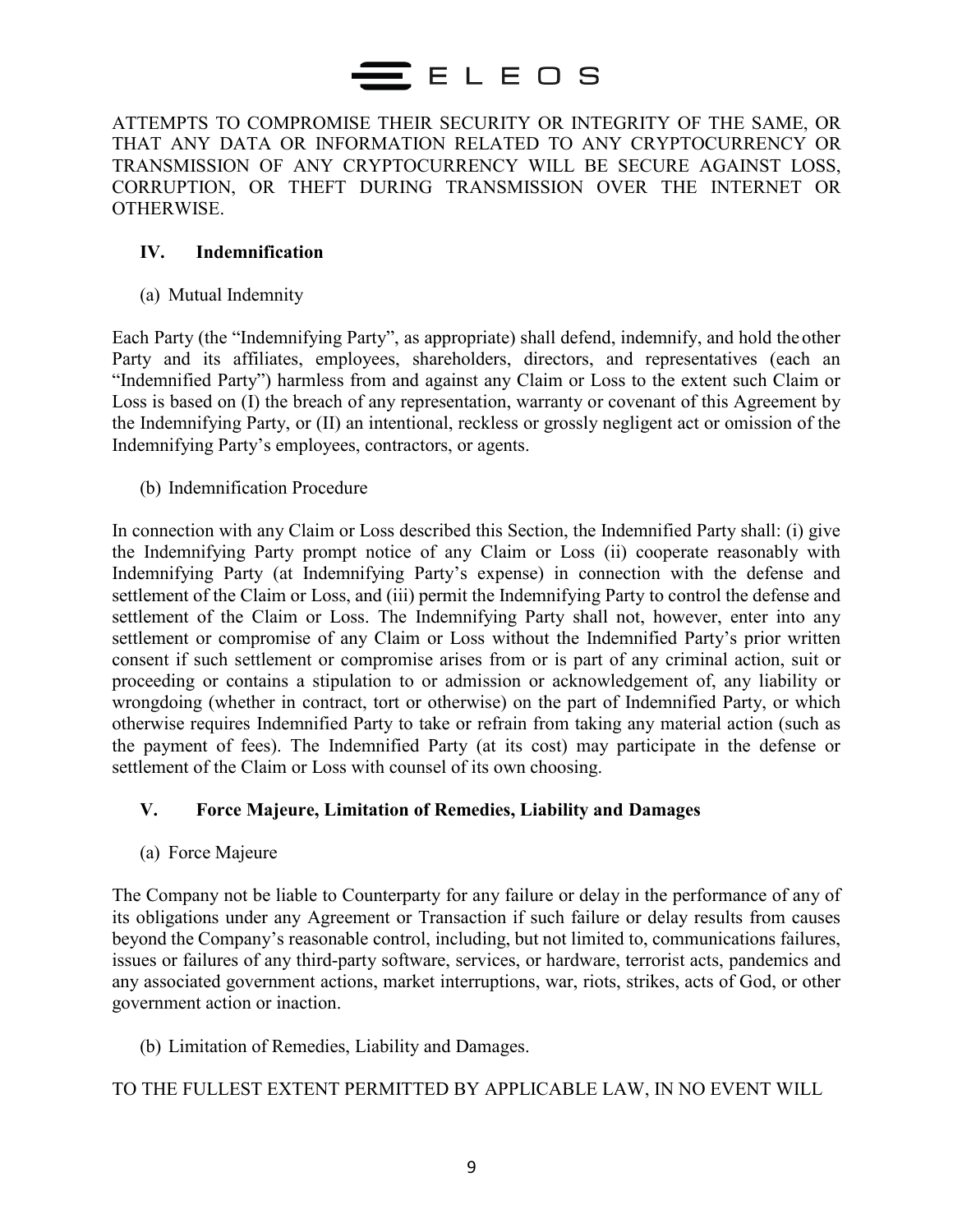THE COMPANY BE LIABLE FOR ANY INDIRECT, SPECIAL, INCIDENTAL, CONSEQUENTIAL, PUNITIVE, OR EXEMPLARY DAMAGES OF ANY KIND (INCLUDING, BUT NOT LIMITED TO, LOSS OF REVENUE, INCOME, OR PROFITS) ARISING OUT OF OR IN ANY WAY RELATED TO THE TRADING OF ANY CRYPTOCURRENCY PURSUANT TO THIS AGREEMENT, OR FOR ANY OTHER ACTION, WHETHER BASED IN CONTRACT, TORT (INCLUDING, BUT NOT LIMITED TO, SIMPLE NEGLIGENCE, WHETHER ACTIVE, PASSIVE, OR IMPUTED), OR ANY OTHER LEGAL OR EQUITABLE THEORY (EVEN IF THE PARTY HAS BEEN ADVISED OF THE POSSIBILITY OF SUCH DAMAGES AND REGARDLESS OF WHETHER SUCH DAMAGES WERE FORESEEABLE). IF NO REMEDY OR MEASURE OF DAMAGES IS EXPRESSLY HEREIN PROVIDED, THE LIABLE PARTY'S LIABILITY SHALL BE LIMITED TO DIRECT ACTUAL DAMAGES ONLY, AND SUCH DIRECT ACTUAL DAMAGES SHALL BE THE SOLE AND EXCLUSIVE REMEDY. COUNTERPARTY HERBY WAIVES ANY AND ALL OTHER REMEDIES OR DAMAGES AT LAW OR IN EQUITY TO THE FULLEST EXTENT PERMITTED BY APPLICABLE LAW. IN NO EVENT WILL THE AGGREGATE LIABILITY OF THE COMPANY EXCEED \$10,000 IN ANY ACTION ARISING FROM OR RELATED TO THE TRADING OF ANY DIGITAL ASSETS PURSUANT TO THIS AGREEMENT. THIS SECTION SHALL SURVIVE THE EXPIRATION OR TERMINATION OF THIS AGREEMENT AND THE CONCLUSION OF ALL TRANSACTIONS.

### **VI. General Provisions**

(a) Amendments, Waivers

This Agreement may only be amended by the mutual written consent of the Parties. No failure to exercise or a delay in exercising any right, remedy or power hereunder shall operate as a waiver thereof, nor shall any single or partial exercise of any right, remedy or power hereunder preclude any other or further exercise thereof or the exercise of any other right, remedy or power provided herein or by law or at equity.

(b) Assignment, Successors and Assigns

This Agreement shall be binding on and inure to the benefit of the Parties and their respective successors, heirs, personal representatives, and permitted assigns. Counterparty may not assignor delegate its rights or obligations hereunder without the prior written consent of the Company, which may be withheld in the Company's sole discretion.

(c) Severability

Whenever possible, each provision of this Agreement shall be interpreted in a manner as to be effective and valid under applicable law, however, if any provision of this Agreement is held to be prohibited by or invalid under applicable law, such provision will be ineffective only to the extent of such prohibition or invalidity, without invalidating the remainder of this Agreement.

(d) Descriptive Headings and Construction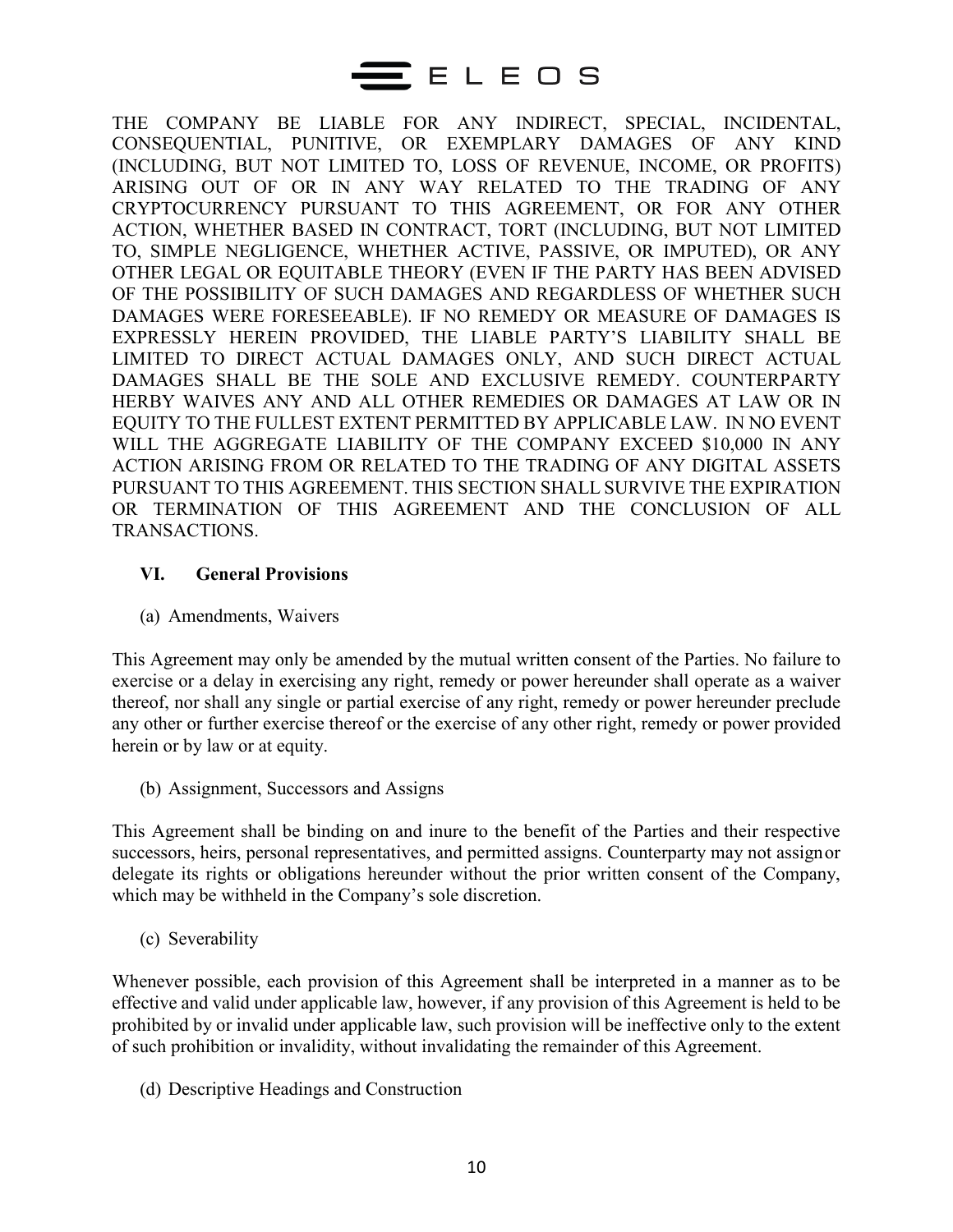## $\mathbf{\Xi}$  ELEOS

The descriptive headings of this Agreement are inserted for convenience only and do not constitute a part of this Agreement. Unless otherwise indicated, references to Articles and Sections herein are references to Articles and Sections of this Agreement.

(e) Governing Law

This Agreement shall be governed by, and construed and enforced in accordance with, the laws of the State of Wyoming, without giving effect to the principles of conflicts of law thereof. Any controversy, claim or dispute arising out of or relating to this Agreement or the breach thereof shall be settled solely and exclusively through binding arbitration in Wyoming, administered by JAMS Mediation, Arbitration, ADR Services. Such arbitration shall be conducted in accordance with the then prevailing JAMS Streamlined Arbitration Rules & Procedures, with the following exceptions to such rules if in conflict: (a) one arbitrator shall be chosen by JAMS; (b) each Party to the arbitration will pay an equal share of the expenses and fees of the arbitrator, together with other expenses of the arbitration incurred or approved by the arbitrator; and (c) arbitration mayproceed in the absence of any Party if written notice (pursuant to the JAMS' rules and regulations) of the proceedings has been given to such Party. Each Party shall bear its own attorneys' fees and expenses. The Parties agree to abide by all decisions and awards rendered in such proceedings. Such decisions and awards rendered by the arbitrator shall be final and conclusive. All such controversies, claims or disputes shall be settled in this manner in lieu of any action at law or equity

IF FOR ANY REASON THIS ARBITRATION CLAUSE BECOMES NOT APPLICABLE THEN EACH PARTY, (i) TO THE FULLEST EXTENT PERMITTED BY APPLICABLE LAW, HEREBY IRREVOCABLY WAIVES ALL RIGHT TO TRIAL BY JURY AS TO ANY ISSUE RELATING HERETO IN ANY ACTION, PROCEEDING, OR COUNTERCLAIM ARISING OUT OF OR RELATING TO THIS AGREEMENT OR ANY OTHER MATTER INVOLVING THE PARTIES, AND (ii) SUBMITS TO THE EXCLUSIVE JURISDICTION AND VENUE OF THE FEDERAL OR STATE COURTS LOCATED IN WYOMING, AND EACH PARTY AGREES NOT TO INSTITUTE ANY SUCH ACTION OR PROCEEDING IN ANY OTHER COURT IN ANY OTHER JURISDICTION. Each Party irrevocably and unconditionally waives any objection that it may now or hereafter have to the venue of any action or proceeding arising out of or relating to this Agreement in the courts referred to in this Section.

(f) Confidentiality.

The Parties hereto agree to not disclose, and to otherwise keep confidential, the transactions contemplated hereby, including the existence or nature of any relationship between the Parties, the name of the other Party or the fact that the Parties engaged in any transaction ("Confidential Information"), provided, however, that each Party may disclose Confidential Information to its directors, officers, members, employees, agents, affiliates, and professional advisers or to financial institutions providing services to a Party in connection with any applicable anti-money laundering or compliance requirements. If either Party is required by law, rule or regulation, or advised by legal counsel to disclose such information (the "Required Party"), the Required Party will, to the extent legally permissible, provide the other Party (the "Subject Party") with prompt written notice of such requirement so that such Subject Party may seek an appropriate protective order or waive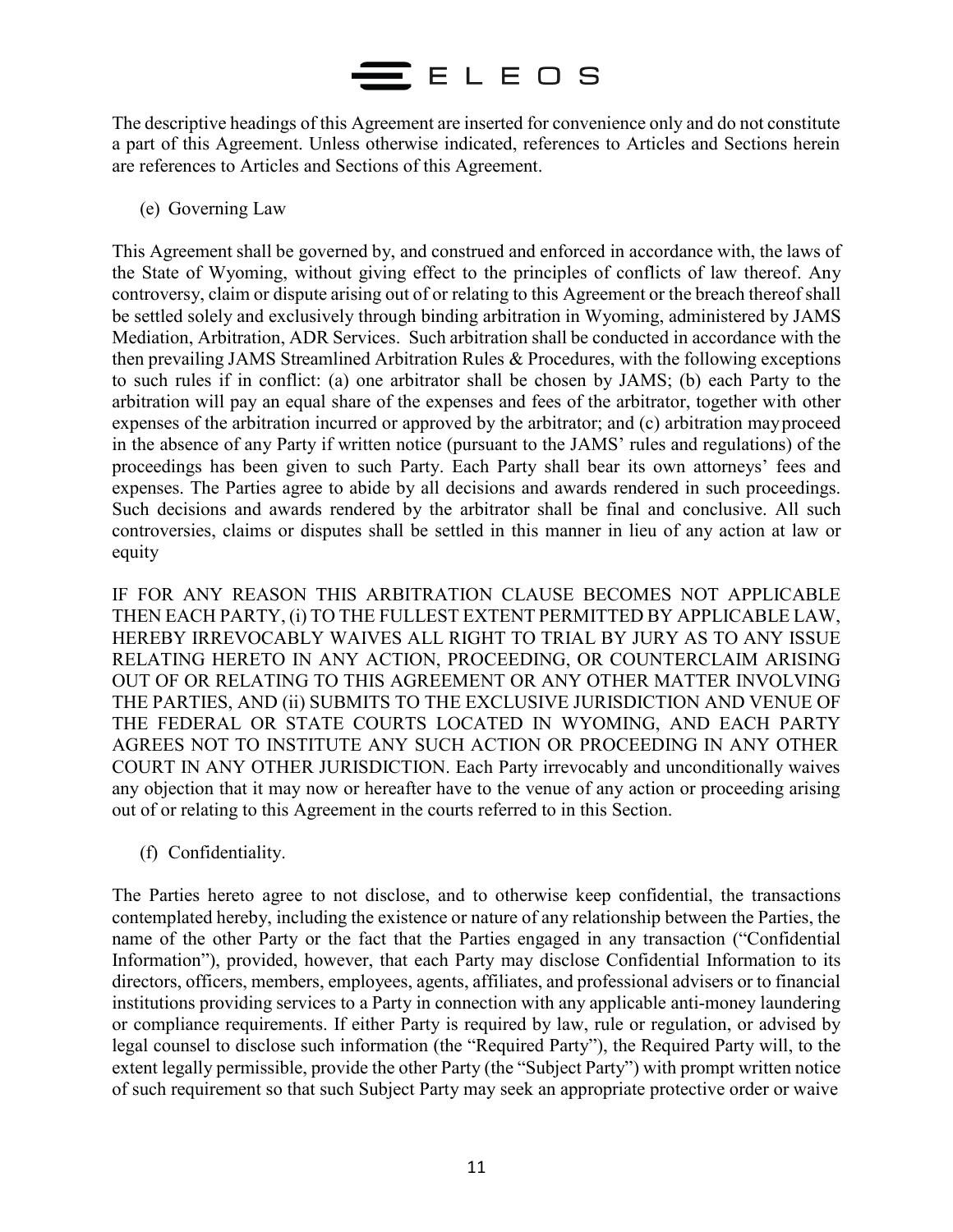compliance with this Section. The Subject Party shall promptly respond to such request in writing by either authorizing the disclosure or advising of its election to seek such a protective order, or, if such Subject Party fails to respond promptly, such disclosure shall be deemed approved. The confidentiality obligations set forth in this Section shall survive for one (1) year following the termination or expiration of this Agreement.

(g) Entire Agreement

This Agreement and each Transaction executed on or after the date hereof contain the entire agreement among the Parties with respect to the subject matter hereof and supersede all prior agreements and understandings, written or oral, among the Parties with respect thereto.

(h) Counterparts

This Agreement may be executed in one or more counterparts, each of which when so executed and delivered shall be an original, but all such counterparts taken together shall constitute one and the same instrument. Transmission by fax, email or other form of electronic transmission of an executed counterpart of this Agreement shall be deemed to constitute due and sufficient delivery of such counterpart.

(i) Notices, Consents

Any notices, consents or other communications required or permitted to be sent or given hereunder by either of the Parties shall in every case be in writing and shall be deemed properly served if (a) delivered personally, (b) sent by registered or certified mail, in all such cases with first class postage prepaid, return receipt requested, (c) delivered by a recognized overnight courier service or (d) sent via email, to the Parties, at the addresses as set forth below or at such other addresses as may be furnished in writing.

| If to the Company:                  | If to Counterparty: |  |  |
|-------------------------------------|---------------------|--|--|
| Eleos Ventures, LLC                 | Address:            |  |  |
| 1309 Coffeen Avenue STE 1200,       |                     |  |  |
| Shreidan Wyoming 82801, United      |                     |  |  |
| <b>States of America</b>            |                     |  |  |
| Email: fpozzobon $@$ eleosventures. | $E$ mail $\cdot$    |  |  |
| com                                 |                     |  |  |

The date of service of such notice shall be (i) the date such notice is personally delivered or sent by email, (ii) three (3) business days after the date of mailing if sent by certified or registered mail, or (iii) one (1) business day after date of delivery to the overnight courier if sent by overnight courier.

(j) Third Party Beneficiaries, No Partnership or Assignment